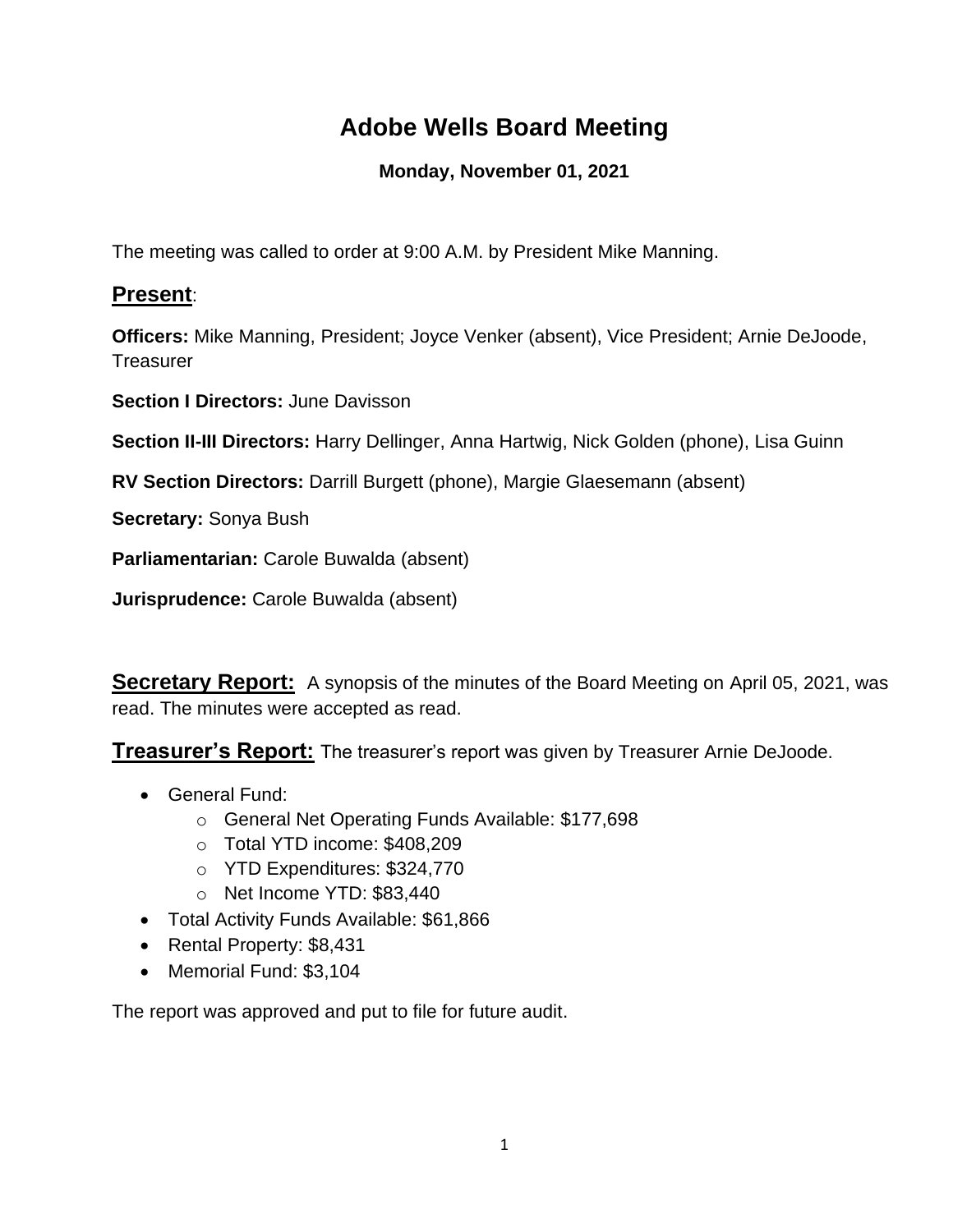## **Old Business**

#### **1. Electrical Service**

We are currently receiving our electrical service from ENGIE. We received a bill from ENTRUST, out previous supplier who is in Chapter 11 Bankruptcy. The bill was for \$4,440.22 of which \$1,351.11 was for electrical charges. The remaining \$3,089.11 were for Ancillary Charges to recoup their loss. The electrical charges were paid and a complaint was filed with the Public Utilities Commission of Texas concerning the Ancillary Charges. In June the PUC responded that ENTRUST had reported that we were billed in accordance with the contract in place at the time of billing and no credit adjustments were warranted. They recommended that we try to work it out with ENTRUST. Since that time, we have received two phone calls from either a collection agency claiming to be ENTRUST employees or actual ENTRUST employees. They offered to reduce the Ancillary Charges by 50% if Mike Manning gave them a credit card number to pay it. Mike explained that this is a HOA and have a process for paying bills. We would pay that amount, but we need a bill showing the reduced amount so we could pay what was due. They offered to send a bill showing that we owed nothing after we paid it. The second call was received while Mike was gone and they would only talk to Mike. So, to date, we have not received a bill for a reduced amount, and we have not paid anything.

#### **2. RIMROCK**

We signed a contract with RIMROCK on March 3,2021. for internet and phone service. We now have internet at the 19<sup>th</sup> Hole and North Side swimming pool. We also have emergency 911 phones at both pools. We are still working on some issues that Veronica has. RIMROCK is for commercial use only and not available to individual homeowners.

#### **3. COVID Updates**

We removed the mask mandate for out facilities as most residents have received their vaccinations.

#### **4. Closing 50th Street Gate**

The Board voted to close  $50<sup>th</sup>$  Street Gate from May 1<sup>st</sup> thru October 15<sup>th</sup>.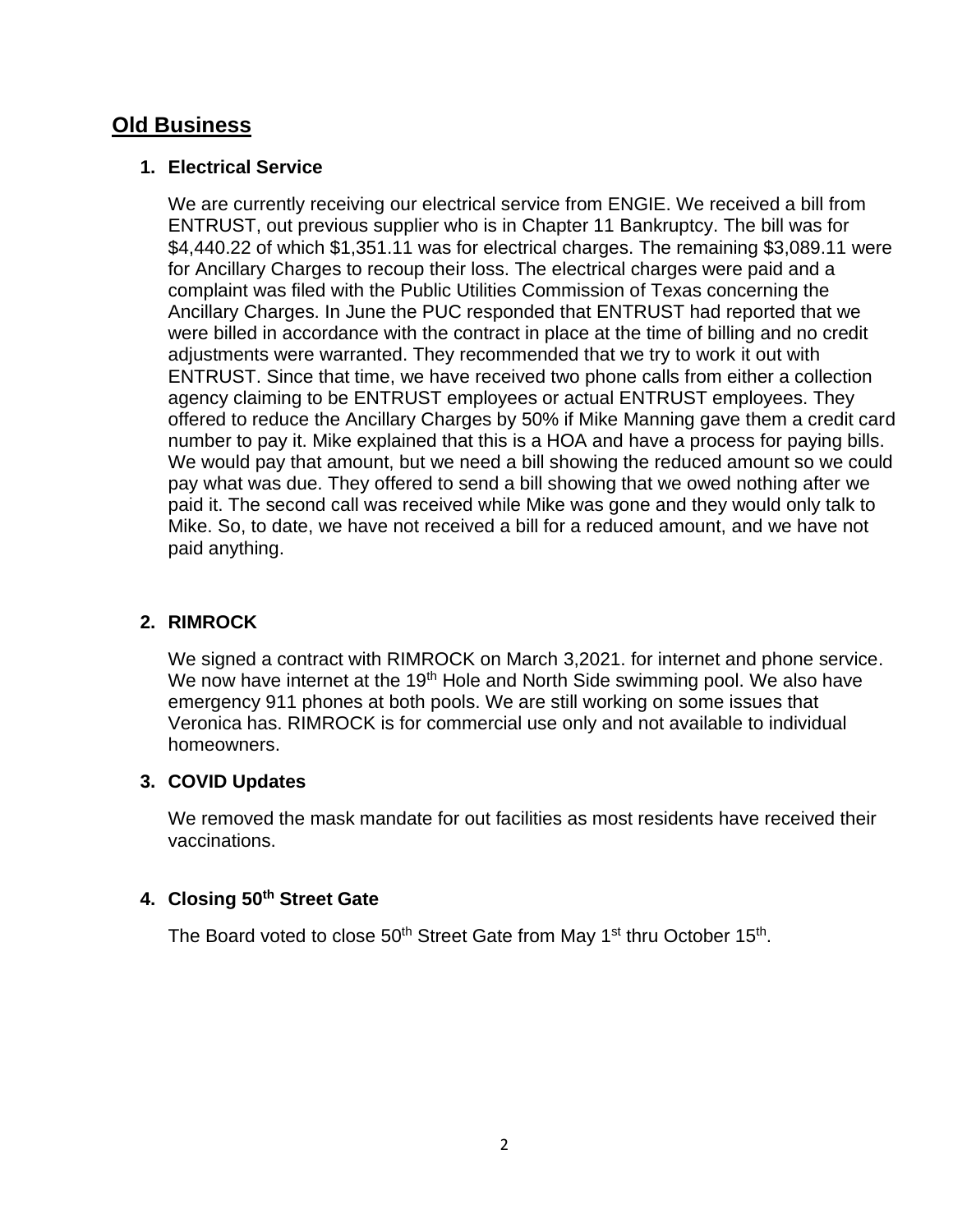## **New Business**

#### **1. Golf Chair Presentation on Raising Golf Fees**

Mike Venker, Golf Chair, presented the Golf Committee recommendations on raising golf fees for the 2021 – 2022 golf season. Their recommendations are as follows: The Derby - \$5.00, all other tournaments - \$3.00, Tuesday Men's, Thursday Women's, and Friday golf - \$1.00, and Tuesday High Handicap (10 handicap or more) - \$.50. The High Handicap Women would also be eligible to win Birdie Pins. Wednesday couple's golf was not addressed at this meeting.

A motion was made and seconded that the Board give the Golf Committee the authority to decide whether or not to raise the rates for golfing as they see fit as outlined in their presentation without having a vote. The golf committee should present any changes they make to the Board. Motion carried. This will take effect November 1, 2021.

#### **2. Competitive Pool with Other Parks**

Jerry Mead is asking permission to travel to other parks and have other parks come here for pool league. He will check with the captains of other parks to see how they will handle COVID and he will keep the Board informed.

A motion was made and seconded that if the Pool Leagues form back up, Jerry has permission to include our pool league. Motion carried.

#### **3. COVID Rules**

We currently have no COVID rules in effect. It appears that we may have a normal season, so Mike Manning just reviewed the support and any issues associated with the following activities. The monetary support that we provide is not included in the Pre-Approval Activity Fund list.

- Tuesday Potluck \$400 in contracts with entertainers. Any contributions received at the potluck will be given to the entertainers. Potluck dinners will not resume until January. This is due to the lack of entertainment for November and December. We are trying to get Nikki Rowe Chorus to perform in December, but we have not confirmed a date yet.
- Grandma's Bingo and Wednesday Bingo \$20 per night
- Crafts \$200 per season

#### **4. North Side Sewage Lift Station**

On October 5th, 2021, Joyce Venker and Mike Manning met with a project engineer and his supervisor from the McAllen Public Utility Administration. They are looking into the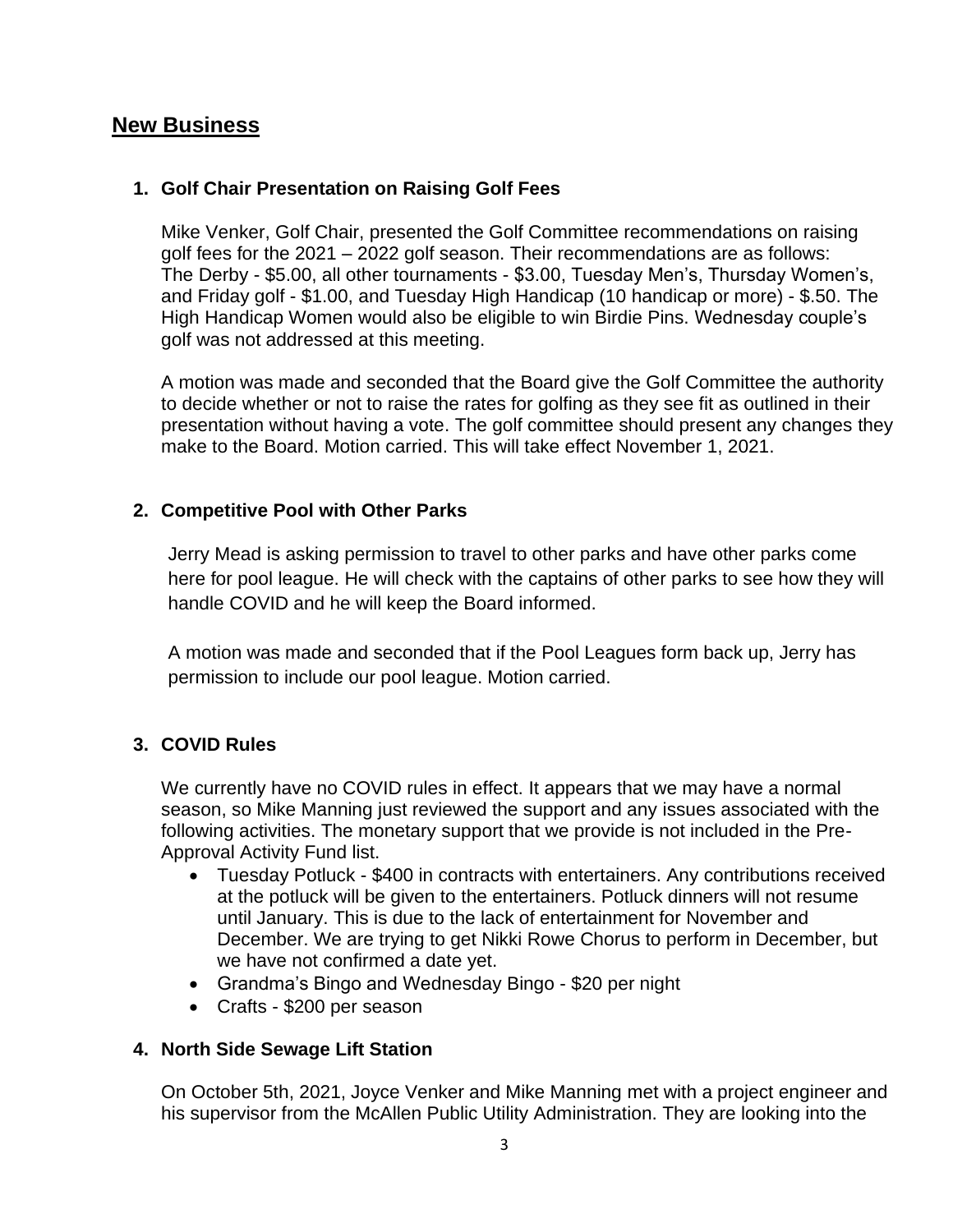feasibility of eliminating the sewage lift station on the North Side and converting to a gravity feed operation. The drawings show that they want to bury an 8-inch pipe from the existing pumping station, along the North side alley and along the east fence on the golf course. We asked them if they had explored other options such as the properties to the east of the road (three properties all on septic systems), running the pipe along the north side of the alley and tying into the sewage main on Taylor Road. (This could give us the opportunity to eliminate the five (5) septic tanks we have on the North Side). They requested permission to have 611 mark the existing utilities and to perform some surveying. This would allow them to see what was feasible and what would fit into their budget. Once that was completed, they would present the results and options to the Board. Since we are private property, they would ask for an easement. If we agreed and granted them an easement, they would have the ability to dig whenever they needed to repair the pipe. If not, we would be responsible for the pipe. We have a lawyer that they would need to negotiate with. Mike is meeting with the project engineer tomorrow, November 2, 2021). They are having some surveying problems. Gus Gustafson and Paul Puck will also attend the meeting.

#### **5. Gates**

The main gate pole rusted at the ground level and was removed. We agreed at that time not to replace it, but to rely on the license plate security camera. Mike Manning received an estimate to install a license plate security camera for the  $50<sup>th</sup>$  Street gate and another camera at the 48<sup>th</sup> Street gate. At the meeting with the Utility Department, we learned that Daffodil will become a 4-lane road and they intend to put in a 4-foot storm sewer rather than the existing 2-foot. The larger storm drain will help eliminate flooding at our entrances, but may require us to move or remove the  $50<sup>th</sup>$  Street gate.

#### **6. Nominating Committee Chair**

John Westering has agreed to be the Nominating Committee Chairman. He will draft the other members. The committee will consist of two members from Sections 2 and 3, one from the RV Section, one from Section 1(North Side) and one at-large member. They will provide a list of Officer and Board candidates to be presented at the December Homeowners meeting.

#### **7. Summer Projects**

#### **a) Wertz Hall**

Wertz Hall is now complete. Mike will be sending out a brief synopsis of everything that has been done to Wertz Hall. A Big Thank You to President Mike Manning for overseeing the huge project of refurbishing Wertz Hall.

#### **b) Pool Controls**

Pentair Easy Touch for Pool/spa Controllers were installed at the North and South Pools. Installation included new actuators at each pool. There is one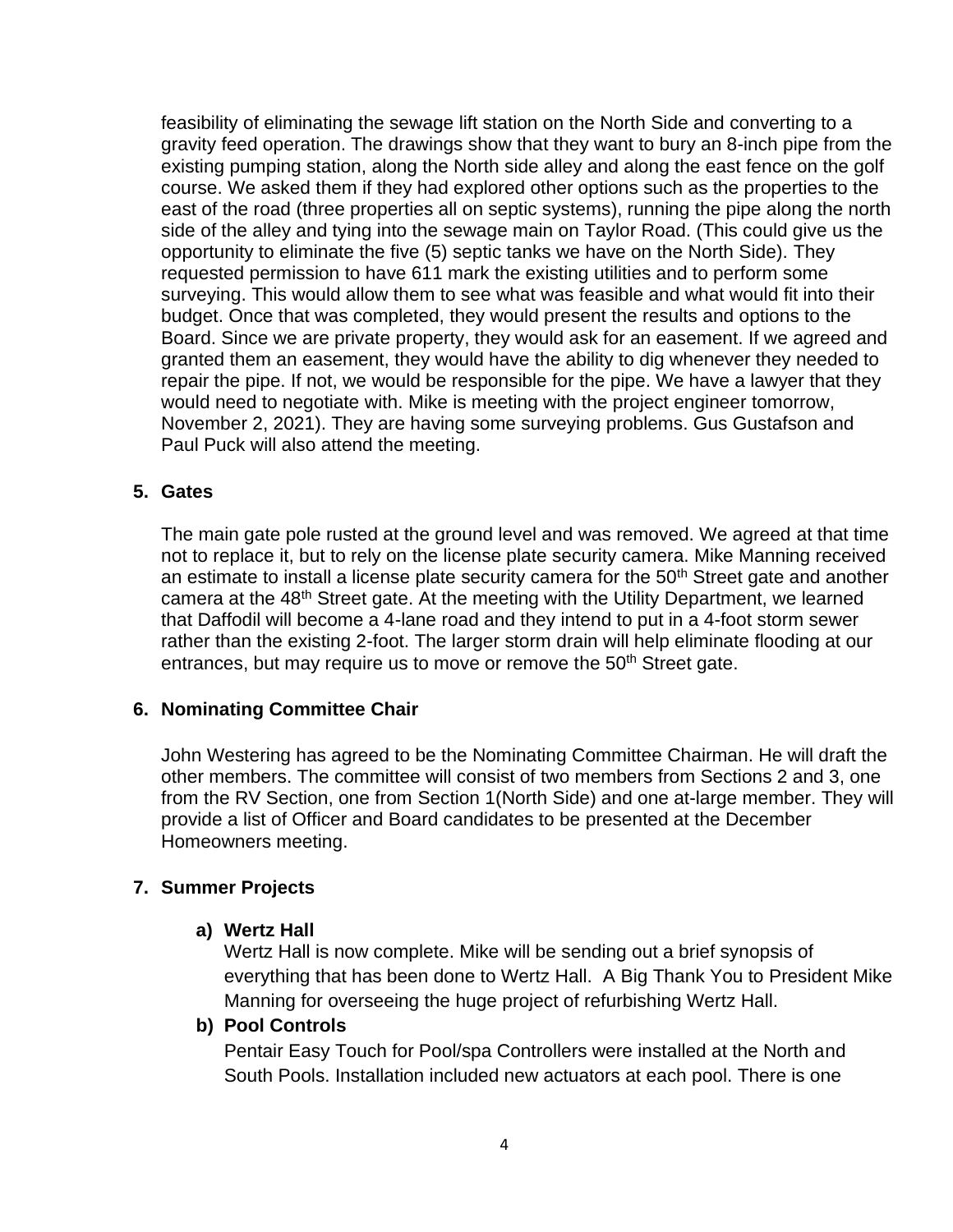remote button for the spa, eliminating the switches we previously used. There is a one (1) year warranty.

### **c) Security Cameras**

Two license plate cameras were installed in March and we added two cameras at 50<sup>th</sup> Street and Camellia to cover the RV section.

### **8. Covenants, Bylaws, Rules and Regulations**

Some issues were recently discussed with our HOA attorney to address potential problems with property ownership in Adobe Wells: items such as short-term or long-term rentals, multiple property ownership for the purposes of leasing the properties, and operating a business from your home (mixed use dwelling). He informed us that any changes to address these issues would have to be a change in the covenants requiring 67% approval by all homeowners. Changing the covenants is a tedious task and would take an inordinate amount of time.

While reviewing the Covenants, Bylaws, Rules and Regulations, we discovered two articles that we were not requiring residents to comply with. Article II Section 1 contains the requirement for an owner to get written approval from the Board of Directors prior to leasing their lot. Requiring adherence to this Article will allow the required background check to be performed.

Article V requires an owner to immediately notify the Board of Directors in writing of the full details of bona fide, accepted offer, and the name and address of the offeror when selling their property. The Association has fifteen days after notification in which to elect to exercise the right to purchase the property on the same terms and the same price as the bona fide offer. While the Right of First Refusal would be rarely used, it could be used to reduce the possibility of an owner and/or his/her heirs listing a property at an extremely under value price.

While the Board has no action to be taken, I am notifying the Board and all Homeowners that we will be requiring adherence to these Articles.

## **General Discussion:**

## **Director's Reports:**

• Anna Hartwig received a complaint of a homeowner parking on the street overnight on Whitewing. The Director should tell them that it's not allowed. Also, the stop sign needs to be replaced on 48th and Azalea going West.